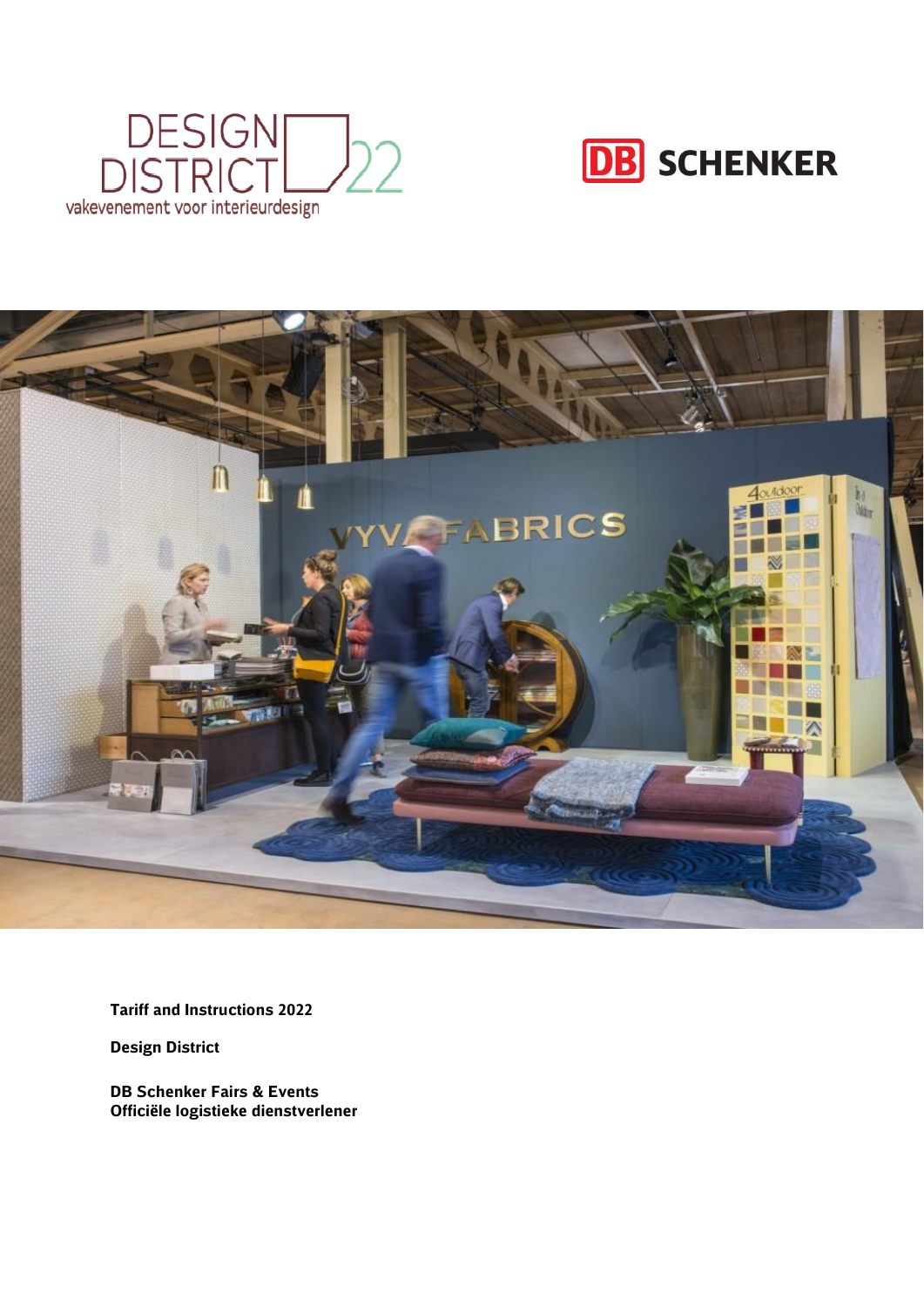



Dear Design District exhibitor,

Puur Design Productions has requested DB Schenker to assist you with our logistics services. DB Schenker seamlessly combines freight forwarding and on-site handling services to provide a complete 'door-to-stand' package varying from a single box of brochures to an exclusive interior.

The logistics area at the Van Nelle Fabriek is relatively small, which often causes pressure on the available space and delays for stand builders and exhibitors. DB Schenker offers a solution to this issue whereby you can deliver your goods to our external warehouse before the exhibition and we deliver it to your stand on the requested day and time. Hence, all material is there before you start working and it is no longer necessary to worry about if your goods have arrived or are still stuck in traffic.

Apart from the special service, we gladly take all other logistics from your hands, so you can focus on representing your company. We can assist you with:

- transport of the goods from the company to the event and vice versa
- custom clearance
- unloading and/or reloading the goods at the venue
- temporary storage of the goods before or after the event
- storage of empty packing material during the event

#### **Built up and breakdown:**

- Monday, June 6: own stand construction 7.00 -22.00 o'clock
- Tuesday June 7: own stand construction 7.00 -22.00 o'clock
	- standard stand construction 11.00 -22.00 o'clock
- Friday June 10: 17.00 23.00 o'clock Breakdown
- Saturday June 11: 9.00 14.00 o'clock Breakdown

If you would like to enquire about our range of services, have a question or would like a quote, please do not hesitate to contact us.

DB Schenker Logistics Nederland B.V. Fairs, Events & Special Logistics

Telefoon: +31(0)30 410 0450 E-mail [fairs.rotterdam@dbschenker.com](mailto:fairs.rotterdam@dbschenker.com)

General instructions and rates 2022 // Design District **DB SCHENKER** Page 1

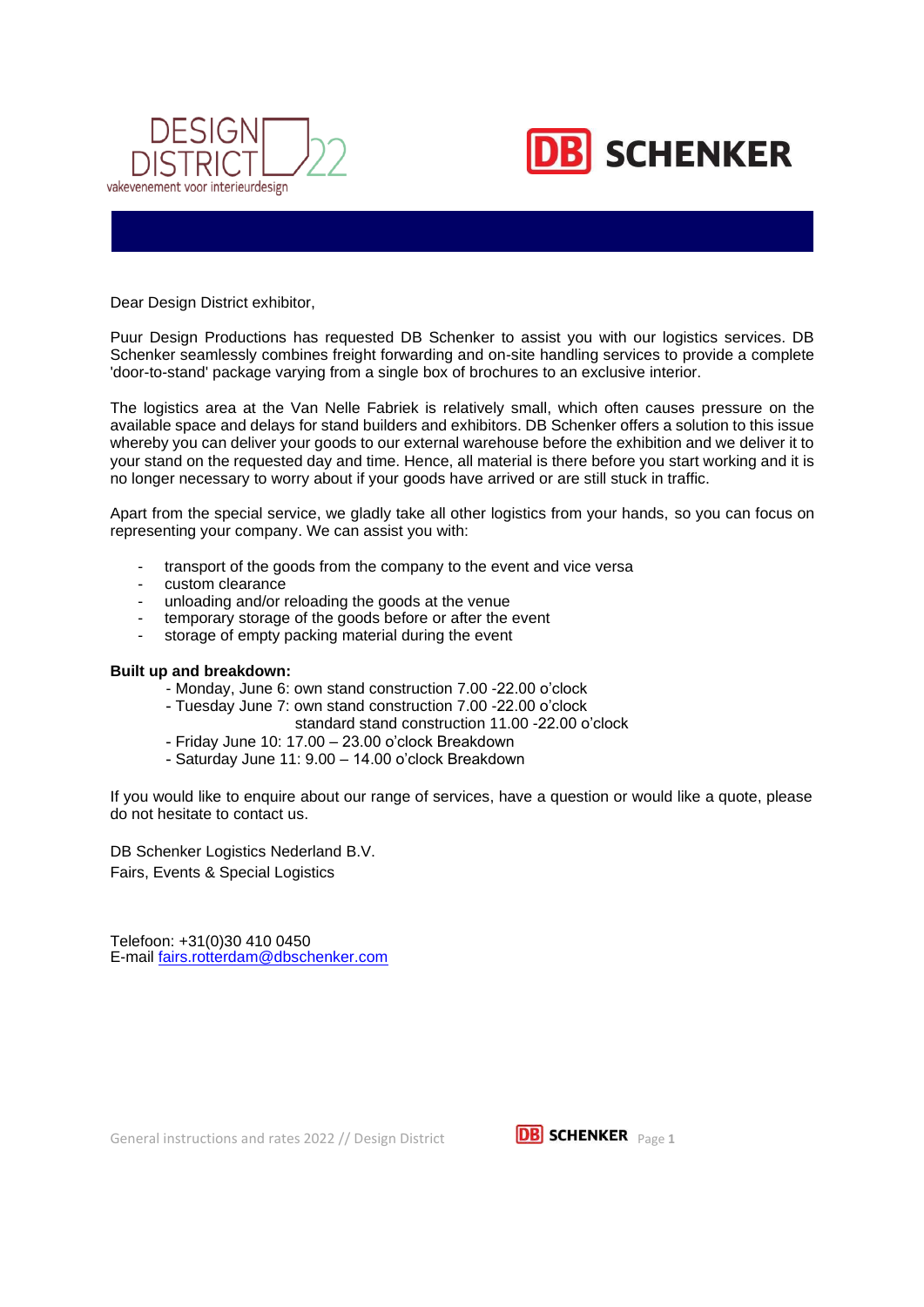# **Table of contents**

| 2. |  |
|----|--|
| 3. |  |
| 4. |  |
| 5. |  |
| 6. |  |
|    |  |
|    |  |

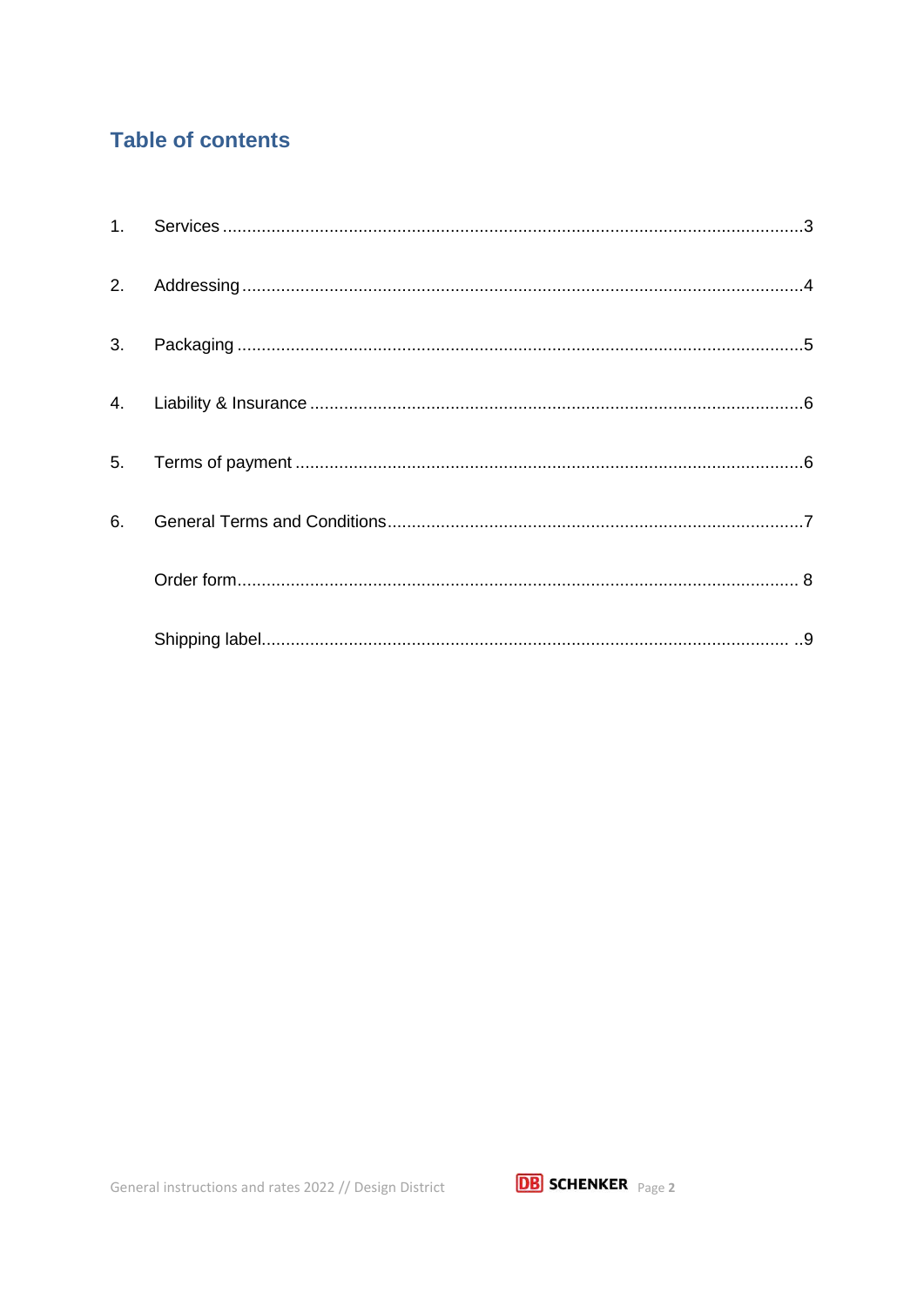# <span id="page-3-0"></span>**1. Services**

# **1.1. Picking up goods and unloading via warehouse**

DB Schenker offers a tailor-made solution whereby we pick up your materials and deliver, via our external warehouse, we deliver it to your stand on the requested day and time. Hence, all material is there before you start working and it is no longer necessary to worry about if your goods have arrived or are still stuck in traffic.

Please request a quote for the transport, storage and delivery of your material from us.

# **1.2 Unloading / loading via warehouse**

Material is delivered to our external warehouse by you or your expediter where it is registered, stored (up to vife days is included in the price) and delivered it to your stand on the requested day and time. Please note that global express courier companies (DHL, UPS, FedEx etc.) do not deliver your materials directly at your stand, as they do not enter the Halls. For this reason this service is also available to courier shipment.

The mentioned rate is per cbm with a minimum of 2 cbm.

| Delivery of materials via warehouse | € 43.50 per starting cubic meter, minimum 2 |
|-------------------------------------|---------------------------------------------|
| Courier shipments (DHL/UPS/etc.)    | € 87.00 per sending up to 23 kg             |

# **1.3 Material arriving at van Nelle Fabriek and delivered to your stand**

For unloading / reloading and/or assistance at the stand we usually use a forklift (3T). Minimum of 15 minutes per order.

Direct unloading / reloading 3T for klift  $\epsilon$  38.50 per 15 minutes

Heavier forklifts are available upon request. These rates can be sent out by quote.

For activities in the night time and over the weekend, the following surcharges apply:

| Night time/Saturday surcharge       | 50% (18:00 - 07:00) |
|-------------------------------------|---------------------|
| Sunday and public holiday surcharge | 100%                |

# **1.4 Air freight, Sea freight and Customs formalities**

For all your Air or Sea freight and the custom formalities that come with that, please contact us for a customized quotation.

# **1.5 Storage of Empties and full goods**

Empty storage

This service includes pick-up of empty packing material directly from the stand at the end of the buildup period, temporary storage during the event and delivery back to stand after closing of the event. Rates for storage are calculated per started cubic meter (cbm), collo and stand with a minimum of 3 cubic meter.

Over 5 cbm on request

Per cbm up to 5 cbm  $\epsilon$  62.00, minimum 3 cbm

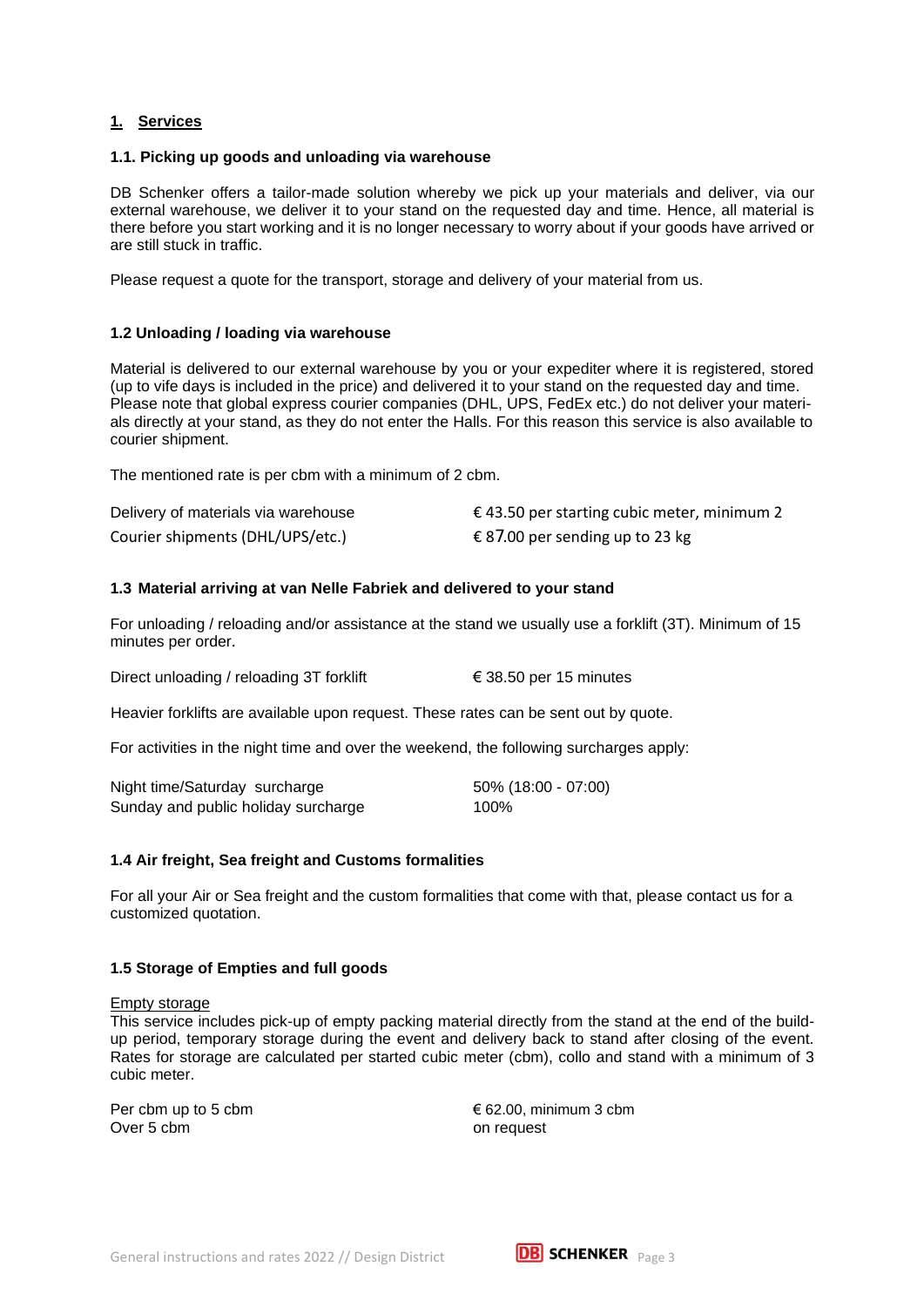# Full good storage

This service includes pick-up of full materials (toolboxes, genies, etc.) directly from the stand at the end of the build-up period, temporary storage during the event and delivery back at the stand after closing of the event. Rates for storage are calculated per started cbm, collo and stand with a minimum of 3 cbm.

Per cbm Genie lift Storage of lifting material  $\epsilon$  72.00 with a minimum of 3 cbm € 216.50 per lift € 425.00 per piece

# **1.6 Rental of material & man power**

Rates are available per quote.

# **1.7 General charges and information**

# **Additional charges**

Credit card payment Administration costs Administration costs Not pre-alerted shipment Late booking **Insurance** 

5% on invoice amount (min.  $\in$  5.60) € 19.75 per invoice € 60.00 Upon request

# **Surcharges**

Night time & Saturday surcharge 50% (18:00 - 07:00) Sunday & public holiday surcharge 100%

# **Additional information**

- All prices are excluding VAT
- Invoices are made per exhibitor or per stand
- Only shipments addressed to Schenker Logistics Nederland B.V. can be accepted
- Bookings can be made until 3 working days prior to first build-up day
- Bookings can be cancelled free of charge until 3 working days prior to the ordered service, otherwise a surcharge is applicable
- Long term storage prior and after the event: upon request
- Additional services which are not mentioned in our tariff: upon request

# **2. Addressing**

When sending material it is essential that you address it correctly:

# **2.1 Road transport and courier shipment**

Consignee: Schenker Logistics Nederland B.V. Fairs, Events and Special Logistics Casablancaweg 22, 1047 HN Amsterdam The Netherlands

To the attention of: *Name of participator >*  c/o <*Design District> <Hall / Booth No.> <Phone number and name contact>*

General instructions and rates 2019 // Design District **DB SCHENKER**  $_{Page 4}$ 

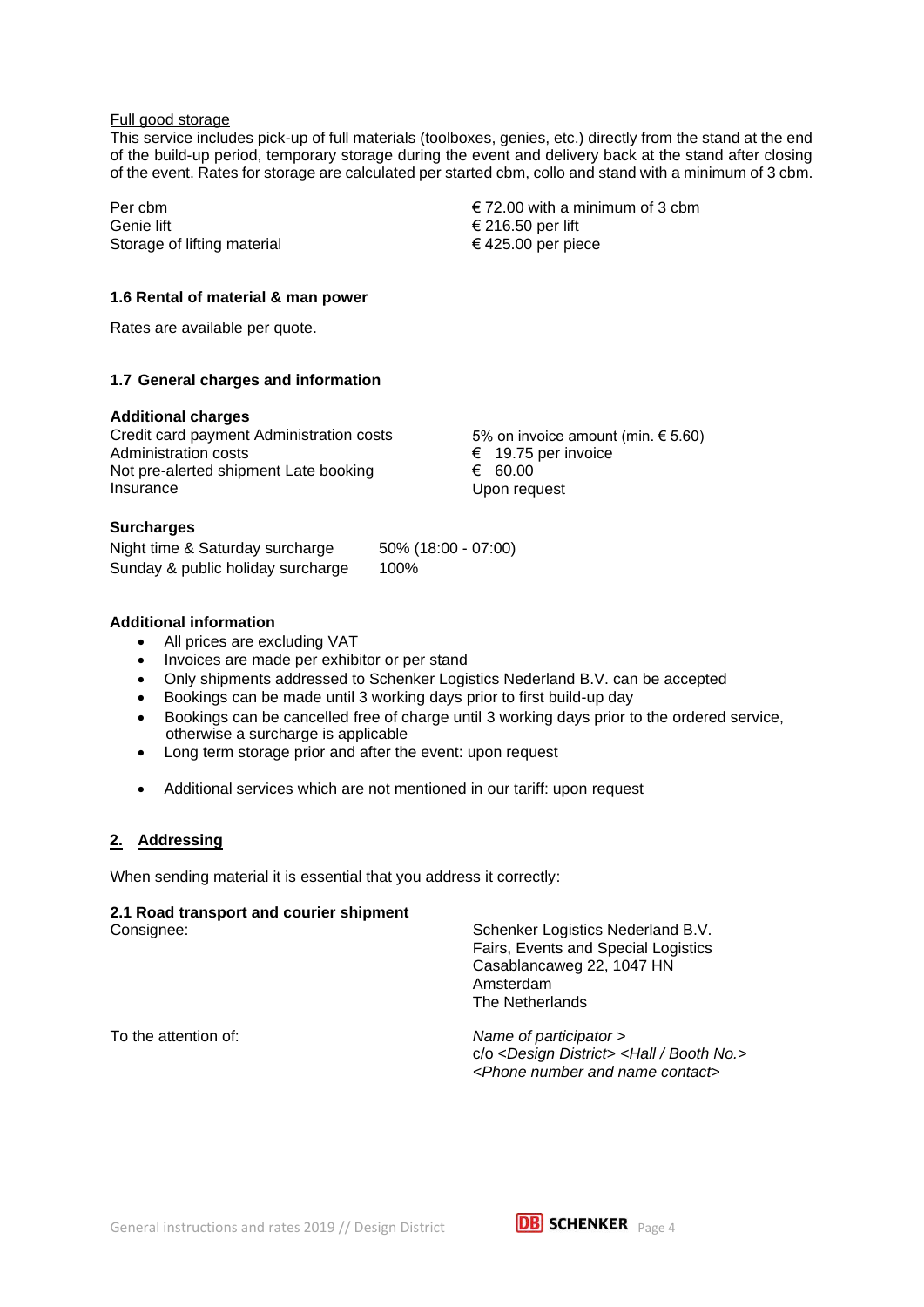# **2.3. Air freight**

Air freight shipments should be addressed as mentioned below.

| Consignee:           | Schenker Logistics Nederland B.V.<br><b>BU Fairs &amp; Events</b><br>Fokkerweg 300<br>NL - 1438 AN Oude Meer                                                        |  |
|----------------------|---------------------------------------------------------------------------------------------------------------------------------------------------------------------|--|
| To the attention of: | <design district=""><br/>c/o <name of="" participator=""><br/><hall booth="" no.=""><br/><phone and="" contact="" name="" number=""></phone></hall></name></design> |  |

# **2.3. Ocean freight**

Ocean freight shipments should be addressed as mentioned below.

| Consignee:           | Schenker Logistics Nederland B.V.<br><b>BU Fairs &amp; Events</b><br>Nieuwesluisweg 250<br>NL - 3197 KV Rotterdam                                                   |  |  |
|----------------------|---------------------------------------------------------------------------------------------------------------------------------------------------------------------|--|--|
| To the attention of: | <design district=""><br/>c/o <name of="" participator=""><br/><hall booth="" no.=""><br/><phone and="" contact="" name="" number=""></phone></hall></name></design> |  |  |

In order to guarantee on time delivery of your exhibition goods to the booth, below deadlines should be met.

| Courier shipments / | $=$ | at the latest 5 days prior to stand delivery date at our                                  |
|---------------------|-----|-------------------------------------------------------------------------------------------|
| Land transport      |     | warehouse at Utrecht                                                                      |
| Ocean freight       | $=$ | at the latest 10 days prior to stand delivery date at the                                 |
|                     |     | Port of Rotterdam                                                                         |
| Air freight         | $=$ | at the latest <b>7 days</b> prior to stand delivery date at<br>Amsterdam Schiphol airport |

#### **Notification**

All documents concerning the shipment should be sent to us before transport. (i.e.: AWB, B/L, tracking numbers for courier shipments, invoices etc.).

We only accept courier shipments which have been pre-alerted / consigned to our Schenker Logistics Nederland B.V. office in Utrecht and contain correct consignment details. Please address your goods as follows. The shipment label (page 10) can be used for this.

# **3. Packaging**

For the packing of your goods, we recommend you not to use single layer cardboard, but instead solid, waterproof and re-usable packing material. These materials should be suitable for the storage of empties as well as return or further transport. All packing must be equipped with skids for handling by forklift truck and pallet truck.

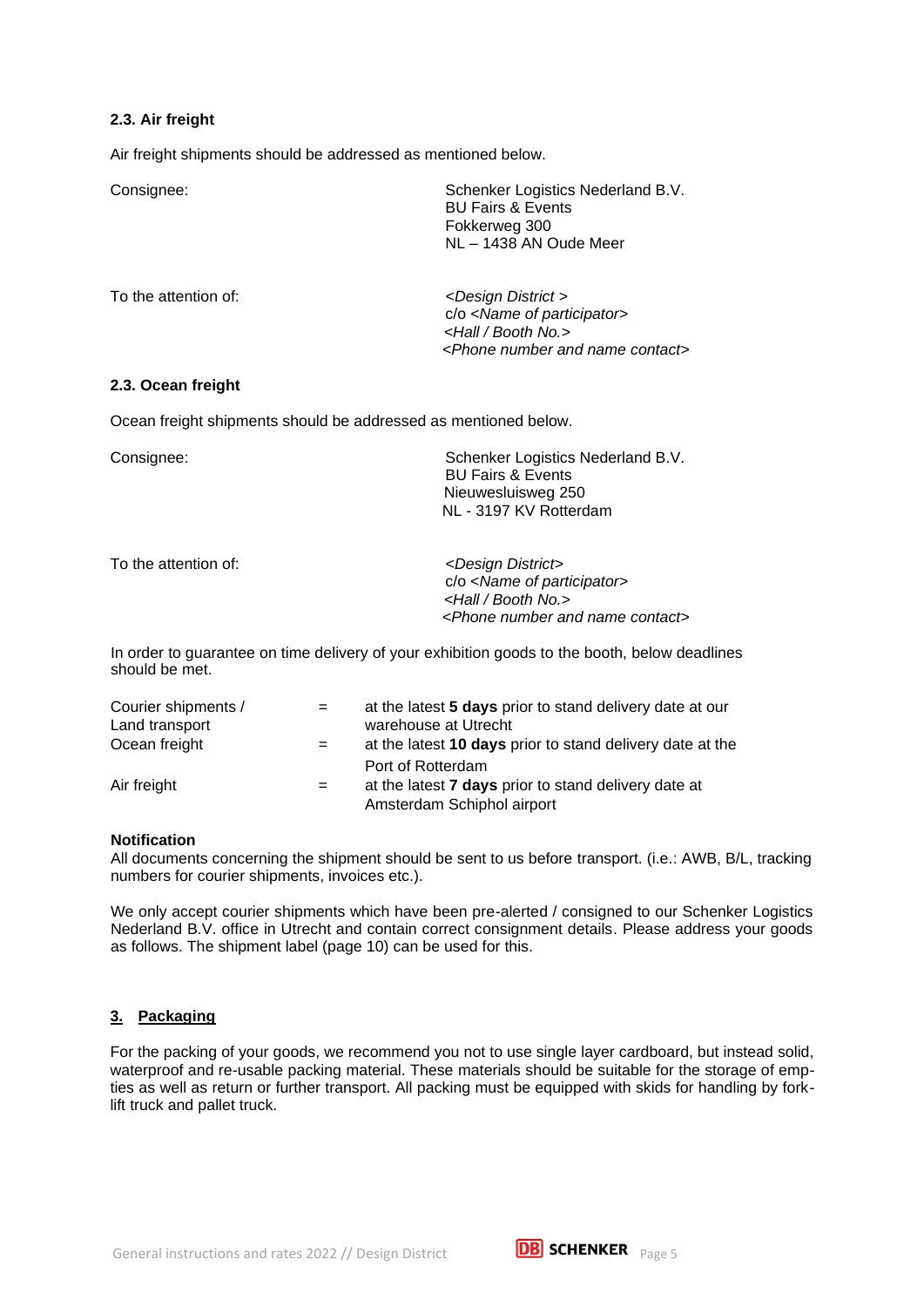# **4. Liability and insurance**

Our liability starts with receiving the shipment at our warehouse and ends upon delivery of the goods to the booth, even without presence of the exhibitor. Our liability resumes again with the acceptance of the goods at the booth when the event closes. Please note that this liability is limited. Furthermore, we do not accept liability for any goods left in the empty crates, boxes or packing material.

Waiting times according the regulations of the event organization are not our responsibility. Possible damages etc. have to be reported immediately and in writing to our on-site event office at the venue. Verbally mentioned claims will not be handled.

The goods are not insured by Schenker, unless this has been confirmed in writing and is mentioned on the order. These services are always carried out at the expense and risk of the customer. We recommend taking out a global fairs and event insurance, for transportation as well for during the event, to insure yourself against any losses or damages to your goods. Of course, we also can arrange such an insurance if required.

All transactions are subject to the Dutch Forwarding Conditions, including arbitration clause, in the latest version deposited by FENEX at the Registry of the District Court at Amsterdam, Arnhem, Breda and Rotterdam, latest version applicable. The general conditions can at all times be consulted via [www.fenex.nl](http://www.fenex.nl/) and will be sent to you upon request free of charge.

# **5. Terms of payment**

Our invoices are drawn up according the current rate and are calculated on a net basis. All invoices are drawn up per exhibitor and/or stand and are due for payment immediately after receipt.

If your shipment is not handled by us, we ask to settle the payment of the extra/additional work on site. Major credit cards and Maestro cards are welcome.

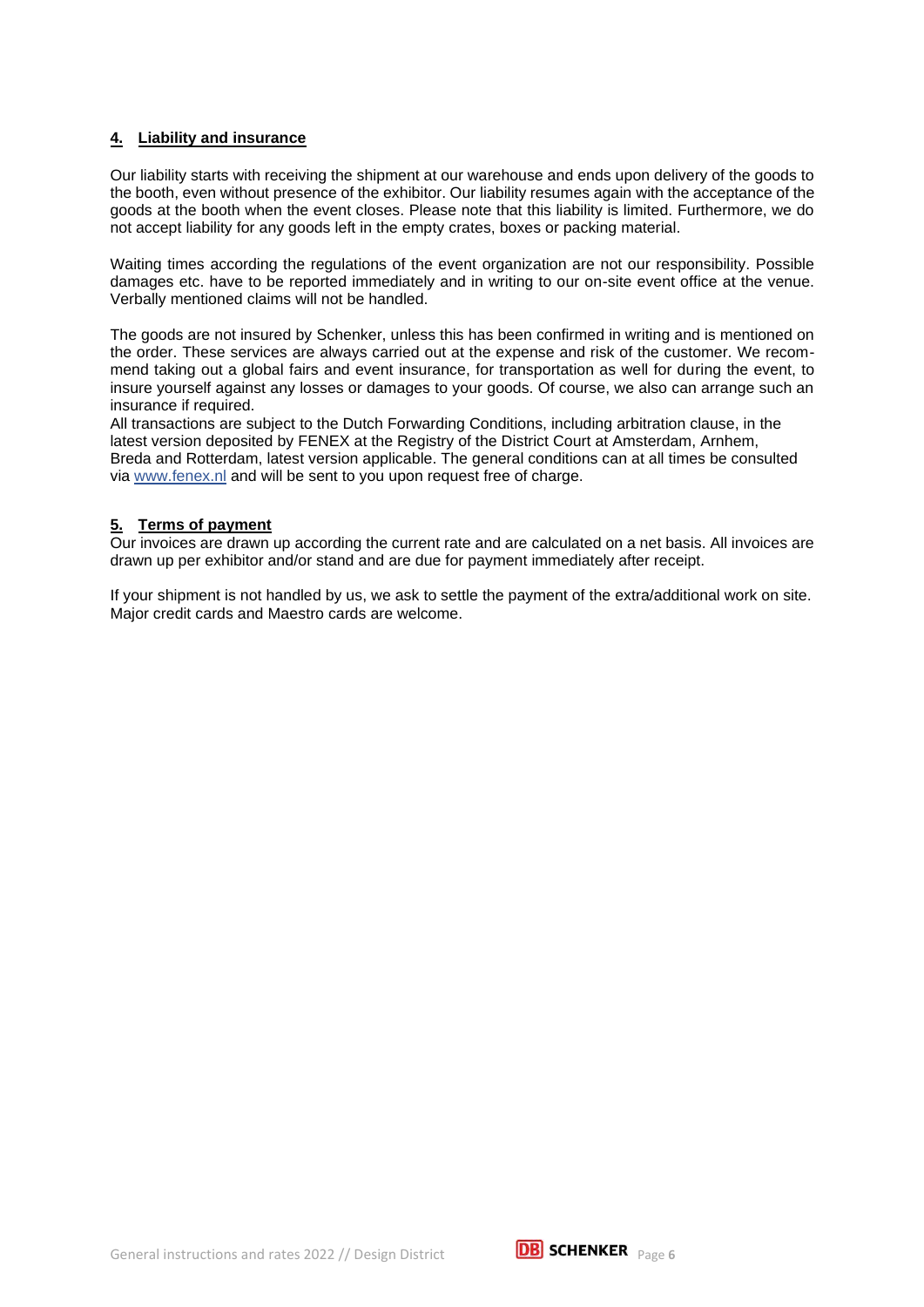# <span id="page-7-0"></span>**6. General Terms and Conditions**

#### **§ 1**

The exhibition freight handling tariff is valid for all operations and services undertaken on the Van Nelle Fabriek. exhibition ground by the official and exclusive forwarding agent of Puur Design Productie. This includes all on-site handling of freight and carrying out of all necessary formalities for both do-mestic and foreign shipments.

#### **§ 2**

The official tariff will form the basis for all invoices by the official forwarder. Prices shown are maximum rates, calculations 1 cbm = 300 kg, and excluding VAT. The forwarders commission / administration charges cover planning and supervisory work carried out by the forwarder (i.e. arranging and holding available sufficient labour and equipment, etc.). Commission will be levied on the chargeable weight of the goods handled, or failing this a lumpsum will be charged based on the time and equip-ment used in carrying out an order.

Orders, which are placed 5 days prior to service day or more, are considered as pre-ordered. For orders for empty packaging storage or storage of goods, which are placed after 12,00 a.m. on the last setting-up day, Schenker will charge a supplement of 50% on the applicable tariff because of the additional work involved. The same applies to orders placed at the correct time, but where, by the end of the normal setting-up period, the empty packaging or goods has not yet been made ready for collection by the client. The times involved shall be understood as the normal setting-up times outlined in the schedule of times and dates for the relevant event.

For ad-hoc forklift services we will charge a minimum of 1 hour and in general we are calculating in half-hour units. It is possible to achieve lower prices regarding empties storage and equipment provision if there are a number of orders or consignments covering the same exhibition stand. Office hours: Monday – Friday, 8am – 5pm. During buildup, breakdown and on-going exhibitions additional office hours according to requirements. Night time: 5pm – 8am

#### **§ 3**

All transactions are subject to the Dutch Forwarding Conditions, including arbitration clause in the latest version deposited by Fenex at the Registry of the District Court at Amsterdam, Arnhem, Breda and Rotterdam. The general conditions are at all-time available for inspection, can be consulted via www.fenex.nl and will be sent to you upon request free of charge.

#### **§ 4**

Shipments can only be accepted on a Freight Prepaid basis up to "free arrival exhibition ground Amsterdam" for land shipments, "free arrival Amsterdam airport" for airfreight shipments and "free arrival seaport Rotterdam" for sea freight shipments. In order to ensure prompt deliv-ery to stand it is imperative each individual package marked with exhibitor's name, the name of the exhibition together with the hall and stand number.

#### **§ 5**

Official Forwarding Agent Contractual Responsibilities and Liabilities

The responsibility and liability for the freight ends once the goods have been delivered to the exhibitors stand, whether the exhibitor is present or not. In the absence of written instructions to the contrary, goods may be delivered to the stand commencing on the first day of the official build-up period.

The responsibility and liability for storage during the exhibition of empty packing materials and / or freight commence with collection of same from the exhibitors stand and ends when the material has been returned at the close of the exhibition. Under no circumstances are goods to be left in cases labelled for empty case storage. In such instances no liability can be accepted for such goods. Goods which are required to be stored during the exhibition are to be separately declared and labelled as such.

The responsibility and liability for freight at the close of the exhibition commences with its collection from the stand during the official dismantling period whether the exhibitor is present or not.

The surrendering of documents by the exhibitor at the forwarders office and the acceptance of same does not constitute any admission responsibility or liability for freight which has not yet been collected from the stand.

As the liability of the forwarder is limited exhibitors are recommended to take out transport and storage insurance for their goods, details of such insurance can be obtained from the official forwarder. Insurance cover over the stor-age of empty packing materials can only be obtained on special request from the official forwarder.

The official forwarder cannot be held responsible for any verbal order or instructions given by the exhibitors directly to the labour force.

#### **§ 6**

The collection and storage of empty packing material is carried out by the official forwarder following receipt of a written order. The Building and Fire authorities do not allow the storage of empty packing materials in the exhibi-tion halls. Should such materials be discovered following the end of the official build-up period, it will be removed by the official forwarder of Puur Design Productie. at the exhibitors cost even in absence of an official order.

Empty cases are to be clearly labelled and suitably se-cured for removal before being handed over to the official forwarder for storage.

#### **§ 7**

All claims of whatever nature must be made in writing at the forwarders office immediately. Verbal claims alone cannot be accepted.

#### **§ 8**

Forwarder invoices are payable upon receipt. The cus-tomer is deemed to be default (without warning or other preliminary action being required) at the latest 10 days after receipt of invoice. In case of such default the for-warder is entitled to charge interest as per the Dutch Forwarding Conditions.

#### **§ 9**

The sole place of performance for all contractual obliga-tions is Utrecht. The sole place of jurisdiction for the both parties in any lawsuit arising from such contracts is.

#### **§ 10**

This tariff takes effect as from the 1<sup>st</sup> January 2022 at which date all previous tariffs are deemed to be invalid.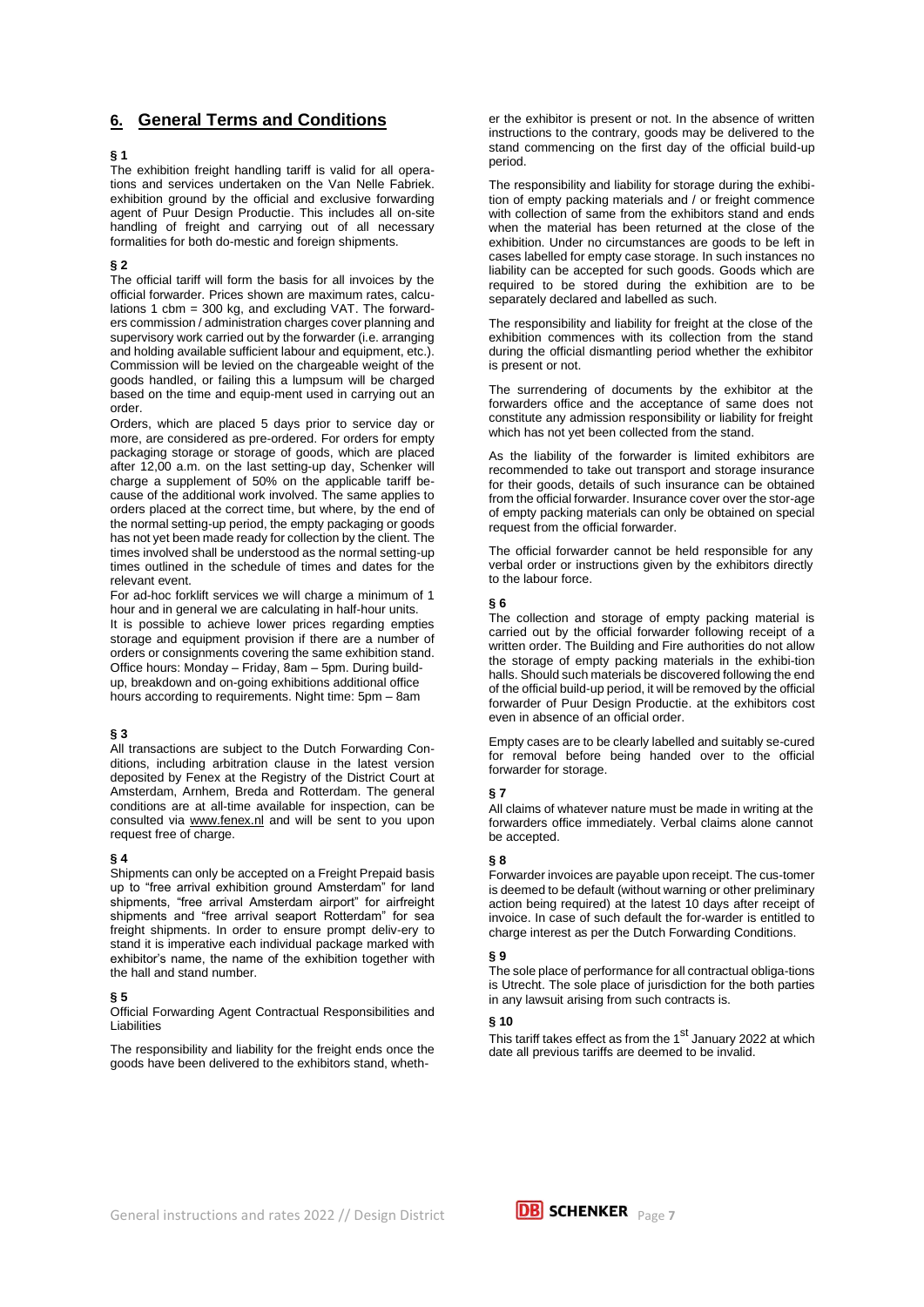**SCHENKER** Revision 27 09/2016

Schenker Logistics Nederland B.V. BU Fairs, Global Sports Events & Specials

<span id="page-8-0"></span>

| Order form                                           |                                      | Event: _____Design District___________________________                                                                                                                                                                                                                                                             |                                                                 |
|------------------------------------------------------|--------------------------------------|--------------------------------------------------------------------------------------------------------------------------------------------------------------------------------------------------------------------------------------------------------------------------------------------------------------------|-----------------------------------------------------------------|
| Hall.Booth / Participator                            |                                      |                                                                                                                                                                                                                                                                                                                    |                                                                 |
| Invoicing address                                    |                                      | Company name                                                                                                                                                                                                                                                                                                       |                                                                 |
|                                                      | Street                               |                                                                                                                                                                                                                                                                                                                    |                                                                 |
|                                                      |                                      |                                                                                                                                                                                                                                                                                                                    |                                                                 |
|                                                      | Zipcode, place                       |                                                                                                                                                                                                                                                                                                                    |                                                                 |
| VAT No.                                              |                                      |                                                                                                                                                                                                                                                                                                                    |                                                                 |
| <b>ON-SITE HANDLING</b>                              |                                      |                                                                                                                                                                                                                                                                                                                    |                                                                 |
| <b>Build-up</b>                                      |                                      |                                                                                                                                                                                                                                                                                                                    |                                                                 |
| □ Unloading to stand                                 |                                      | $\sqrt{2}$                                                                                                                                                                                                                                                                                                         |                                                                 |
|                                                      | (date/time)                          | (cbm/No. pcs/weight)                                                                                                                                                                                                                                                                                               | (haulier)                                                       |
| <b>Unloading into warehouse</b><br>□                 |                                      |                                                                                                                                                                                                                                                                                                                    |                                                                 |
| Delivery to stand                                    | (date/time)                          | (cbm/No. pcs/weight)                                                                                                                                                                                                                                                                                               | (haulier)                                                       |
|                                                      | (date/time)                          |                                                                                                                                                                                                                                                                                                                    |                                                                 |
| <b>Breakdown</b><br><b>D</b> Loading from stand      |                                      |                                                                                                                                                                                                                                                                                                                    |                                                                 |
|                                                      | (date/time)                          | (cbm/No. pcs/weight)                                                                                                                                                                                                                                                                                               | (haulier)                                                       |
| <b>Collection from stand</b><br>$\Box$               |                                      | $\sqrt{2}$ $\sqrt{2}$ $\sqrt{2}$ $\sqrt{2}$ $\sqrt{2}$ $\sqrt{2}$ $\sqrt{2}$ $\sqrt{2}$ $\sqrt{2}$ $\sqrt{2}$ $\sqrt{2}$ $\sqrt{2}$ $\sqrt{2}$ $\sqrt{2}$ $\sqrt{2}$ $\sqrt{2}$ $\sqrt{2}$ $\sqrt{2}$ $\sqrt{2}$ $\sqrt{2}$ $\sqrt{2}$ $\sqrt{2}$ $\sqrt{2}$ $\sqrt{2}$ $\sqrt{2}$ $\sqrt{2}$ $\sqrt{2}$ $\sqrt{2$ |                                                                 |
|                                                      | (date/time)                          | (cbm/No. pcs/weight)                                                                                                                                                                                                                                                                                               | (haulier)                                                       |
| Pick-up from warehouse                               | (date/time)                          |                                                                                                                                                                                                                                                                                                                    |                                                                 |
| <b>Empty storage</b><br>□                            |                                      | □ Priority empty storage □ Full good storage                                                                                                                                                                                                                                                                       | □ Priority full good                                            |
| <b>MATERIAL RENT</b>                                 |                                      |                                                                                                                                                                                                                                                                                                                    | storage                                                         |
|                                                      |                                      |                                                                                                                                                                                                                                                                                                                    |                                                                 |
| <b>Forklift stand assistance</b><br><b>Materials</b> | 3ton<br>$\Box$<br>o<br>Jib<br>□<br>□ | 5ton<br>7ton<br>o<br><b>Slings</b><br>□                                                                                                                                                                                                                                                                            | Other_________<br>σ<br><b>Shackles</b><br>Other___________<br>□ |
|                                                      |                                      |                                                                                                                                                                                                                                                                                                                    |                                                                 |
| <b>Scissorlift</b><br>$\Box$                         | (type/pcs)                           | $\Box$<br>(date from)<br>(date till)                                                                                                                                                                                                                                                                               | Genie<br>(date from)<br>$\overline{$ (date till)<br>(pcs)       |
| <b>CREDIT CARD DETAILS</b>                           |                                      |                                                                                                                                                                                                                                                                                                                    |                                                                 |
| <b>Credit card type</b>                              | D AMEX<br>□                          | <b>Mastercard</b><br>D Visa                                                                                                                                                                                                                                                                                        | Other__________<br>$\Box$                                       |
| Cardholder                                           |                                      |                                                                                                                                                                                                                                                                                                                    |                                                                 |
| <b>Expire date</b>                                   |                                      |                                                                                                                                                                                                                                                                                                                    |                                                                 |
| <b>CONTACT DETAILS</b>                               |                                      |                                                                                                                                                                                                                                                                                                                    |                                                                 |
|                                                      |                                      | Phone No.                                                                                                                                                                                                                                                                                                          |                                                                 |
|                                                      |                                      |                                                                                                                                                                                                                                                                                                                    |                                                                 |
|                                                      |                                      |                                                                                                                                                                                                                                                                                                                    |                                                                 |
| Place & date (for approval)                          |                                      |                                                                                                                                                                                                                                                                                                                    | Name, signature and company stamp                               |

The signing person declares that he/she accepts the tariffs and terms & conditions of Schenker Logistics Nederland B.V. The signing person also declares that he/she is commissioned to sign in order of the company.

The Dutch Forwarding Conditions, latest version, including the arbitration clause, filed by FENEX with the court registries at the District Courts in<br>Amsterdam, Rotterdam, Breda and Arnhem, are applicable to all activities upon request.